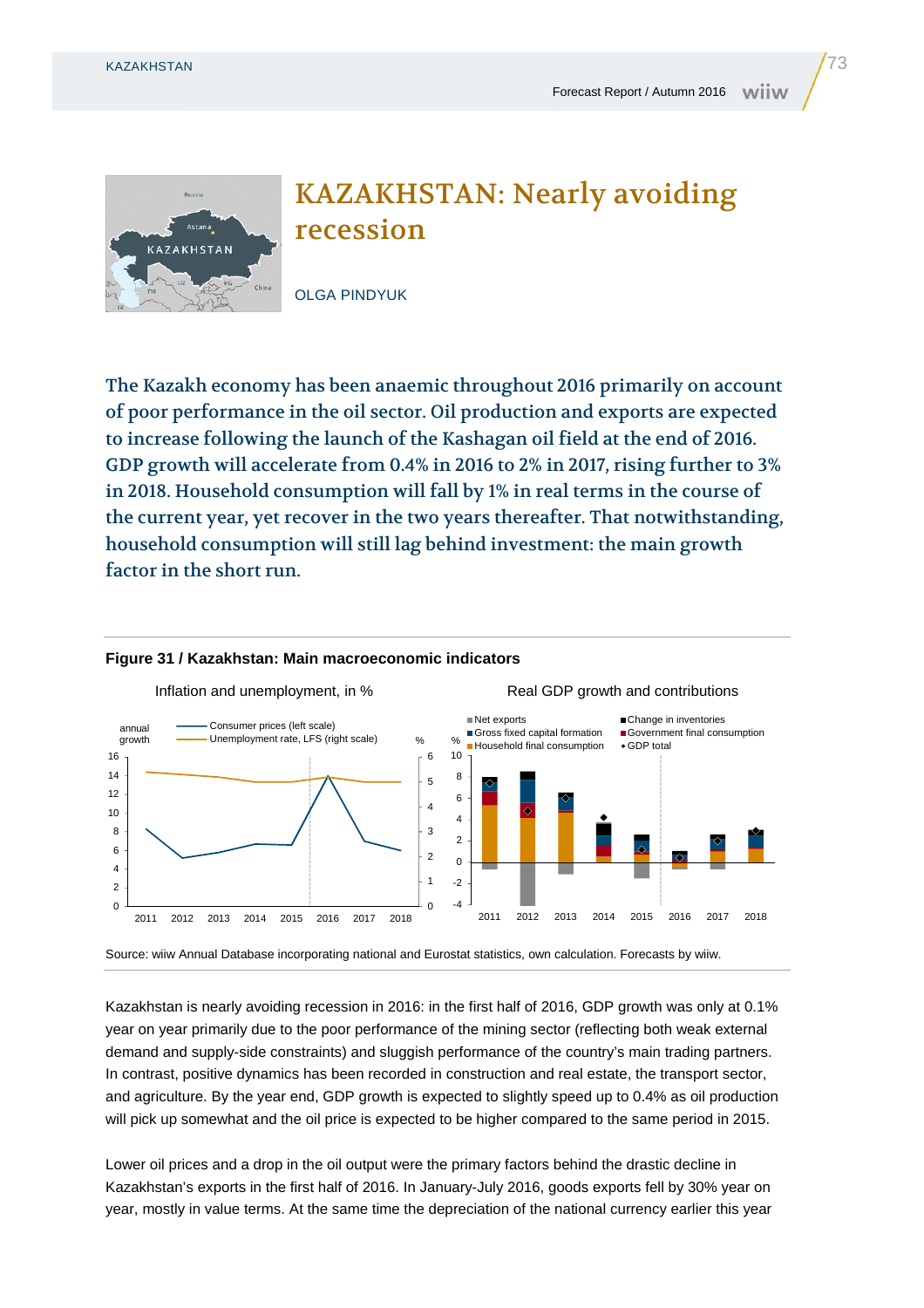caused a drop in goods imports of a similar magnitude: during January-July 2016, they fell by 29% year on year (practically uniformly across all product groups). The import decrease has mitigated the effects of plummeting exports on the current account balance, but the latter still reached a record deficit of 6.4% of GDP in the first half of 2016. As the export decline is expected to slow down by the end of the year, the current account deficit will shrink to about 3.5% of GDP for 2016 as a whole.

Oil production is expected to increase with the launch of the Kashagan oil field this autumn. The development of one of the world's largest conventional oil fields was marked by a series of technical issues that raised the costs of development from an initially estimated USD 10 billion to more than USD 50 billion and caused a delay of the start of operation by several years. According to conservative estimates by Kazakhstan's government, the new field will allow pumping at least 100 thousand barrels of oil per day by mid-2017, adding around 6% to the current volume of oil production in the country. More optimistic estimates envisage an increase of oil production by up to 360 thousand barrels per day in the near future (up by about 20% from the current level).

The construction sector has been growing primarily on the back of the support coming from the countercyclical fiscal stimulus package 'Nurly Zhol' (Path to the Future), which targets mainly residential construction and transport infrastructure projects. In 2016, it is envisaged to spend about KZT 770 billion (around 1.6% of GDP) as part of the package. However, the sector continues to suffer from constrained access to credit that is crucial for its long-run sustainable growth. During the first 8 months of 2016, newly issued loans to the sector were 25% lower than during the same period of 2015.

The government continues to put a lot of effort into attracting investment through public-private partnerships, in particular with China. In September 2016, President Nazarbayev announced about the reached agreements to create 51 joint ventures that are expected to bring about USD 23 billion in investment. The main focus of the investment projects will be on the development of transport infrastructure and oil processing. Recently Kazakhstan has finished the construction of its section of the Turkmenistan-Uzbekistan-Kazakhstan-China gas pipeline, which is expected to start operating in the fourth quarter of 2016.

The boost in the oil output as well as increased investment into the mining sector and transport infrastructure projects will be the main driving forces behind the expected acceleration of economic growth in Kazakhstan in 2017-2018: wiiw forecasts that during this period GDP will grow by 2% and 3%, respectively.

Household demand has been weak due to declining real wages and consumer loans. Real household incomes fell by 6.3% year on year in January-July 2016. Although the banking sector has been showing signs of recovery as issuance of new loans picked up, positive dynamics have been recorded only in the segment of short-term loans to corporate clients, while loans to individuals are still in decline – during January-August 2016, the value of newly issued loans to households decreased by 3% year on year. We forecast that private consumption will fall by 1% in real terms in 2016; it will switch to growth in 2017-2018, but will be still lagging behind investment.

After a marked depreciation in 2015, the exchange rate of the tenge has continued to be relatively stable at a level of around 335 KZT/USD. As oil prices are assumed to remain at about 50 USD per barrel during the forecast period, there should be no further depreciation in the near future. During the next two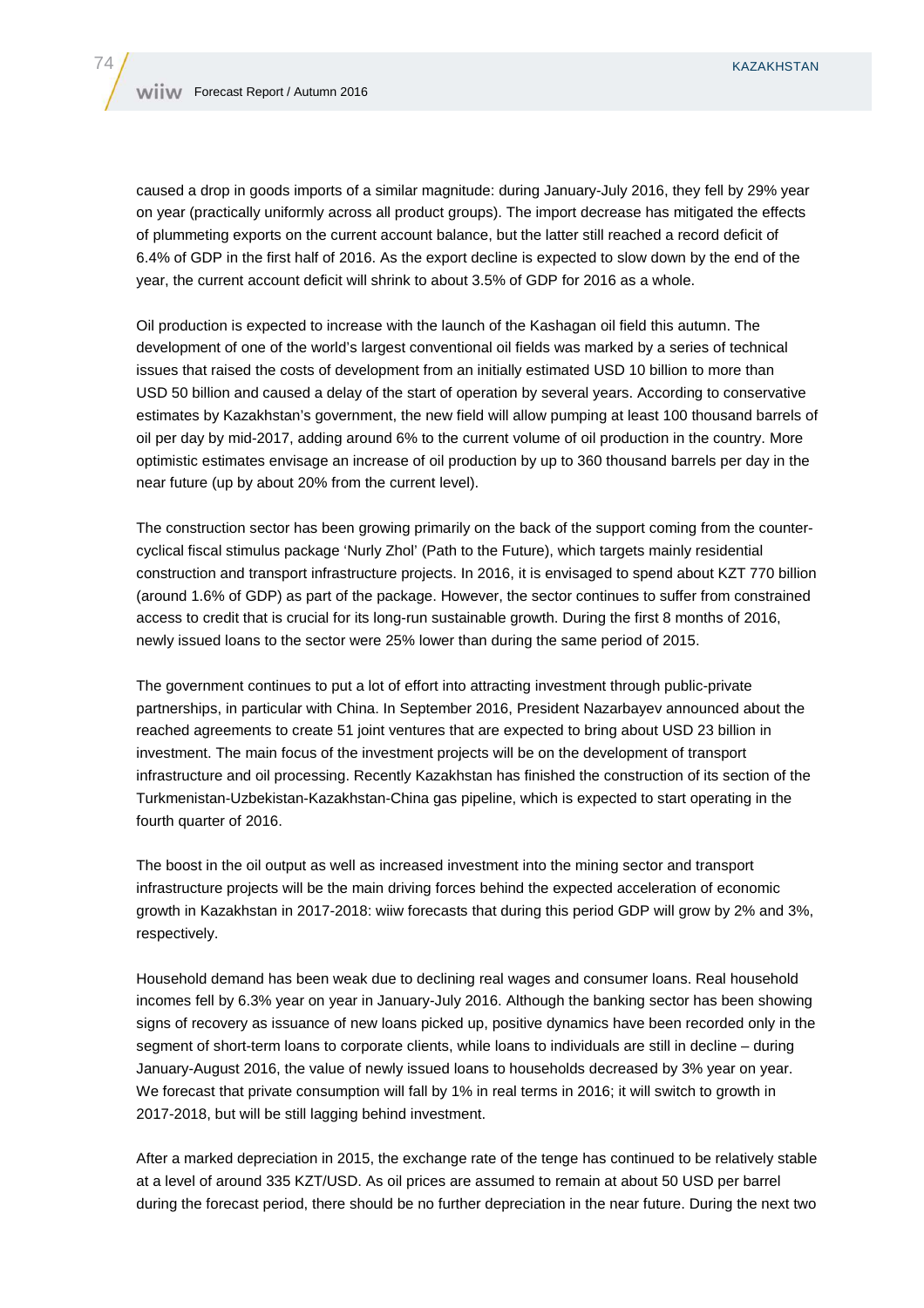years the current account balance is likely to remain negative but the deficit will gradually decrease as exports are expected to recover and grow somewhat faster than imports. After accommodating the effects of last year's depreciation in 2016 (when CPI is forecasted to average 14% p.a.), inflation is expected to remain in the target range of 6-8% in 2017-2018.

Overall economic growth will stay below the pre-crisis rates as recovery in the mining sector alone will not be sufficient to accelerate growth significantly under the current oil prices, and the returns on infrastructure investment are likely to materialise only over a longer time span.